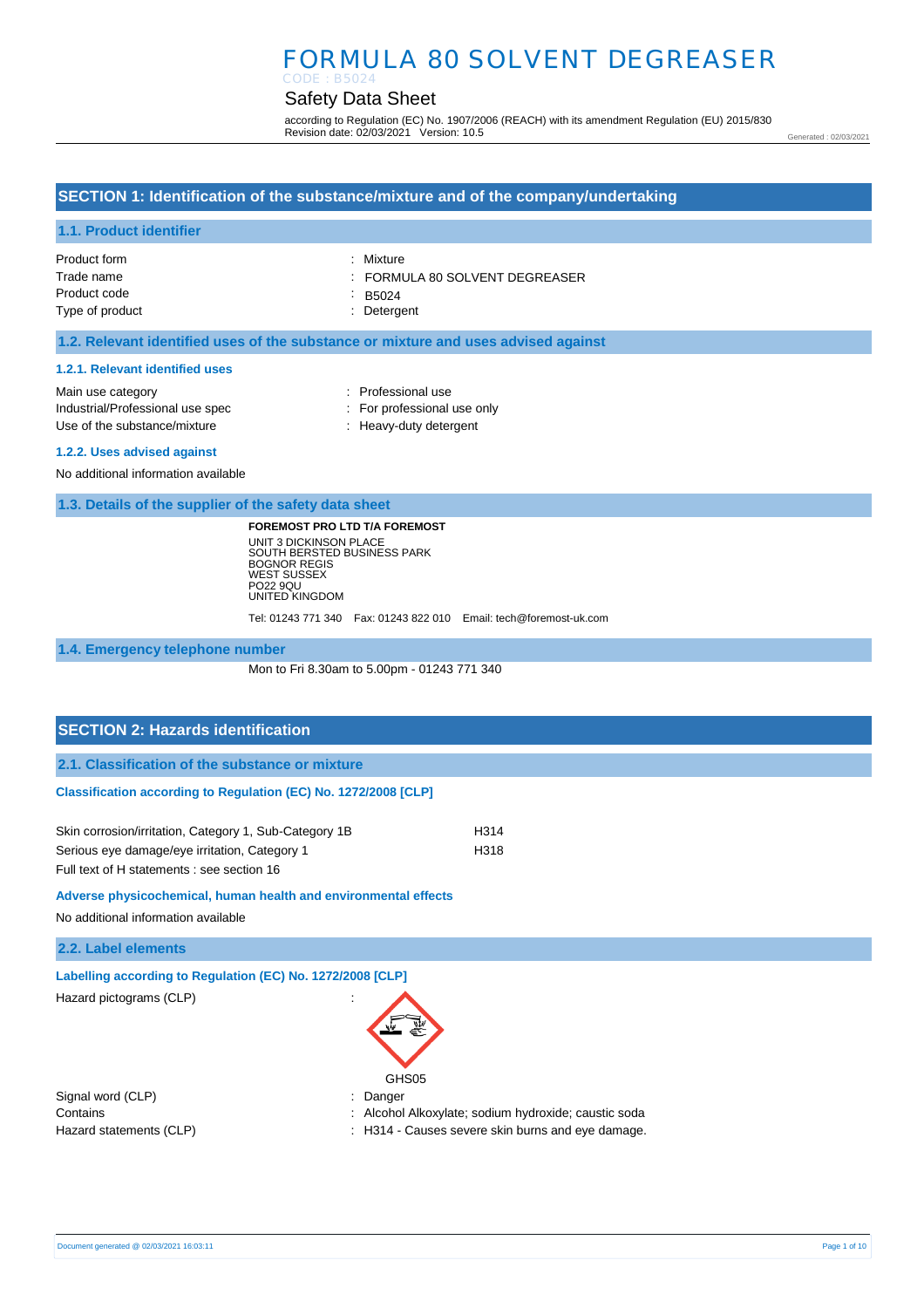according to Regulation (EC) No. 1907/2006 (REACH) with its amendment Regulation (EU) 2015/830

| Precautionary statements (CLP) | : P264 - Wash hands thoroughly after handling.                                         |
|--------------------------------|----------------------------------------------------------------------------------------|
|                                | P280 - Wear eye protection, protective gloves.                                         |
|                                | P301+P330+P331 - IF SWALLOWED: Rinse mouth. Do NOT induce vomiting.                    |
|                                | P303+P361+P353 - IF ON SKIN (or hair): Take off immediately all contaminated clothing. |
|                                | Rinse skin with water or shower.                                                       |
|                                | P305+P351+P338 - IF IN EYES: Rinse cautiously with water for several minutes. Remove   |
|                                | contact lenses, if present and easy to do. Continue rinsing.                           |
|                                | P315 - Get immediate medical advice/attention.                                         |
|                                | P405 - Store locked up.                                                                |
|                                |                                                                                        |

## **2.3. Other hazards**

No additional information available

## **SECTION 3: Composition/information on ingredients**

### **3.1. Substances**

### Not applicable

## **3.2. Mixtures**

| <b>Name</b>                                                                                      | <b>Product identifier</b>                                                                               | $\frac{9}{6}$ | <b>Classification according to</b><br><b>Requlation (EC) No.</b><br>1272/2008 [CLP] |
|--------------------------------------------------------------------------------------------------|---------------------------------------------------------------------------------------------------------|---------------|-------------------------------------------------------------------------------------|
| Butoxydiglycol<br>substance with national workplace exposure limit(s)<br>(E, GB)                 | (CAS-No.) 112-34-5<br>(EC-No.) 203-961-6<br>(EC Index-No.) 603-096-00-8<br>(REACH-no) 01-2119475104-44  | $1 - 5$       | Eye Irrit. 2, H319                                                                  |
| Alcohol Alkoxylate                                                                               | (CAS-No.) 166736-08-9<br>(REACH-no) Exempt/Polymer                                                      | $1 - 5$       | Acute Tox. 4 (Oral), H302<br>Eye Dam. 1, H318                                       |
| sodium hydroxide; caustic soda<br>substance with national workplace exposure limit(s)<br>(E, GB) | (CAS-No.) 1310-73-2<br>(EC-No.) 215-185-5<br>(EC Index-No.) 011-002-00-6<br>(REACH-no) 01-2119457892-27 | $1 - 5$       | Skin Corr. 1A, H314                                                                 |
| N,N-dimethyldecylamine N-oxide                                                                   | (CAS-No.) 2605-79-0<br>(EC-No.) 220-020-5<br>(REACH-no) 01-2119959297-22                                | $0.1 - 1$     | Skin Irrit. 2, H315<br>Eye Dam. 1, H318<br>Aquatic Acute 1, H400                    |

| <b>Specific concentration limits:</b> |                                                                                                         |                                                                                                                                                 |
|---------------------------------------|---------------------------------------------------------------------------------------------------------|-------------------------------------------------------------------------------------------------------------------------------------------------|
| Name                                  | <b>Product identifier</b>                                                                               | <b>Specific concentration limits</b>                                                                                                            |
| Alcohol Alkoxylate                    | (CAS-No.) 166736-08-9<br>(REACH-no) Exempt/Polymer                                                      | $(1 < C \le 10)$ Eye Irrit. 2, H319<br>$(10 < C < 100)$ Eye Dam. 1, H318                                                                        |
| sodium hydroxide; caustic soda        | (CAS-No.) 1310-73-2<br>(EC-No.) 215-185-5<br>(EC Index-No.) 011-002-00-6<br>(REACH-no) 01-2119457892-27 | (0.5 ≤C < 2) Skin Irrit. 2, H315<br>$(0.5 \leq C < 2)$ Eye Irrit. 2, H319<br>(2 ≤C < 5) Skin Corr. 1B, H314<br>(5 ≤C ≤ 100) Skin Corr. 1A, H314 |

Full text of H-statements: see section 16

| <b>SECTION 4: First aid measures</b>                                                                       |                                                                                                                                                                                                                                                                       |
|------------------------------------------------------------------------------------------------------------|-----------------------------------------------------------------------------------------------------------------------------------------------------------------------------------------------------------------------------------------------------------------------|
| 4.1. Description of first aid measures                                                                     |                                                                                                                                                                                                                                                                       |
| First-aid measures general<br>First-aid measures after inhalation<br>First-aid measures after skin contact | : Get medical advice/attention if you feel unwell.<br>: Remove person to fresh air and keep comfortable for breathing.<br>: Wash skin with plenty of water. Take off immediately all contaminated clothing and wash it<br>before reuse. Get medical advice/attention. |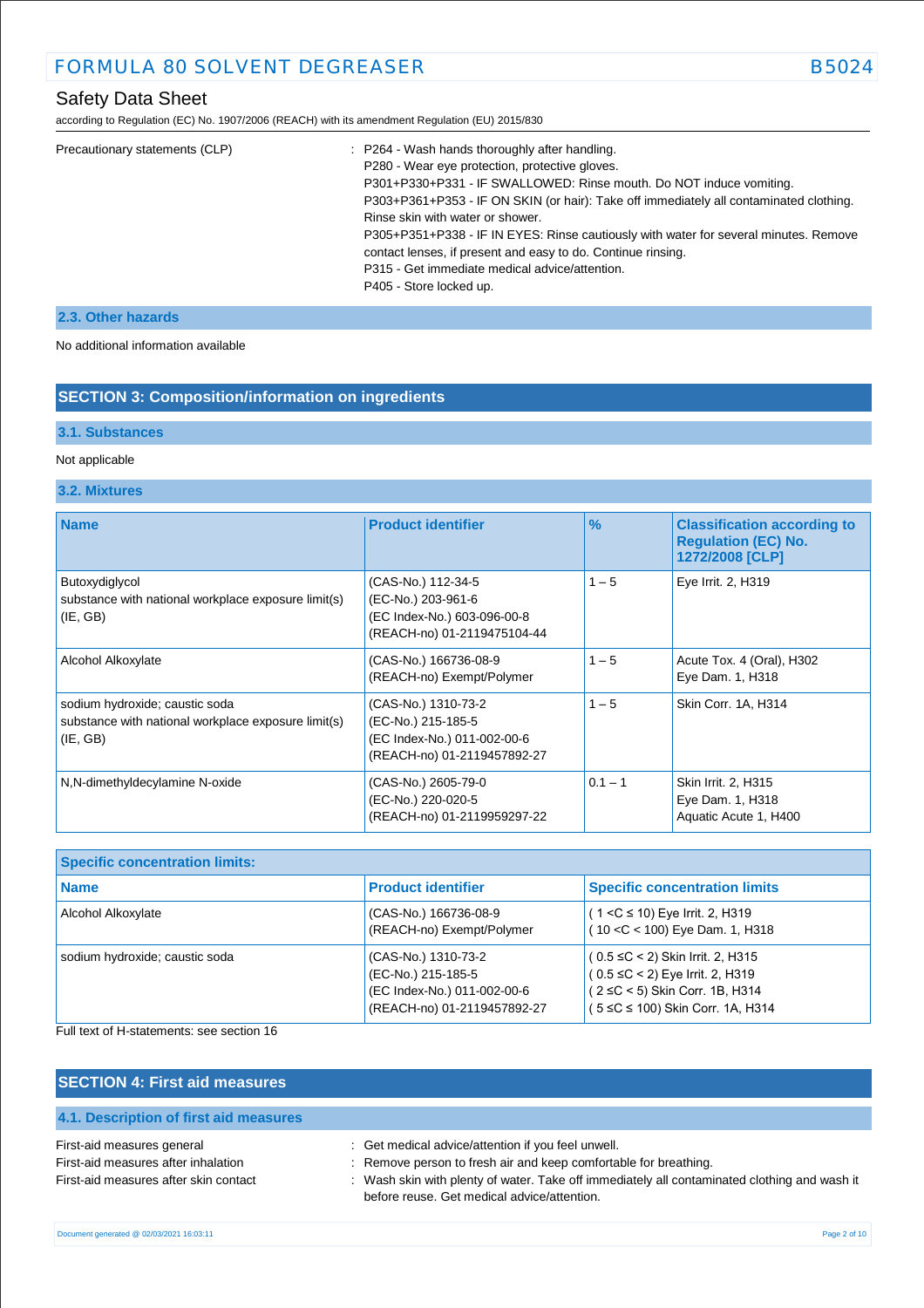# Safety Data Sheet

according to Regulation (EC) No. 1907/2006 (REACH) with its amendment Regulation (EU) 2015/830

| First-aid measures after eye contact<br>First-aid measures after ingestion | : Rinse cautiously with water for several minutes. Remove contact lenses, if present and easy<br>to do. Continue rinsing. Get immediate medical advice/attention.<br>: Do NOT induce vomiting. Rinse mouth. Drink plenty of water. Get medical advice/attention. |  |  |
|----------------------------------------------------------------------------|------------------------------------------------------------------------------------------------------------------------------------------------------------------------------------------------------------------------------------------------------------------|--|--|
| 4.2. Most important symptoms and effects, both acute and delayed           |                                                                                                                                                                                                                                                                  |  |  |
| Symptoms/effects after inhalation                                          | : May cause respiratory irritation.                                                                                                                                                                                                                              |  |  |
| Symptoms/effects after skin contact                                        | $\therefore$ Burns.                                                                                                                                                                                                                                              |  |  |
| Symptoms/effects after eye contact                                         | : Causes serious eye damage.                                                                                                                                                                                                                                     |  |  |
| Symptoms/effects after ingestion                                           | : Burns.                                                                                                                                                                                                                                                         |  |  |

**4.3. Indication of any immediate medical attention and special treatment needed**

Treat symptomatically.

| <b>SECTION 5: Firefighting measures</b>                    |                                     |  |
|------------------------------------------------------------|-------------------------------------|--|
| 5.1. Extinguishing media                                   |                                     |  |
| Suitable extinguishing media                               | : Carbon dioxide. Dry powder. Foam. |  |
| 5.2. Special hazards arising from the substance or mixture |                                     |  |
| Hazardous decomposition products in case of fire           | : Corrosive vapours.                |  |
| 5.3. Advice for firefighters                               |                                     |  |

No additional information available

| <b>SECTION 6: Accidental release measures</b>              |                                                                                                                       |  |
|------------------------------------------------------------|-----------------------------------------------------------------------------------------------------------------------|--|
|                                                            | 6.1. Personal precautions, protective equipment and emergency procedures                                              |  |
| 6.1.1. For non-emergency personnel<br>Emergency procedures | : Evacuate unnecessary personnel.                                                                                     |  |
| 6.1.2. For emergency responders<br>Protective equipment    | Use personal protective equipment as required.                                                                        |  |
| <b>6.2. Environmental precautions</b>                      |                                                                                                                       |  |
| Avoid release to the environment.                          |                                                                                                                       |  |
| 6.3. Methods and material for containment and cleaning up  |                                                                                                                       |  |
| For containment<br>Methods for cleaning up                 | Collect spillage.<br>÷<br>: Soak up spills with inert solids, such as clay or diatomaceous earth as soon as possible. |  |
| 6.4. Reference to other sections                           |                                                                                                                       |  |

For further information refer to section 8: "Exposure controls/personal protection". For further information refer to section 13.

| <b>SECTION 7: Handling and storage</b>                                                             |                                                                                                                                                            |              |
|----------------------------------------------------------------------------------------------------|------------------------------------------------------------------------------------------------------------------------------------------------------------|--------------|
| 7.1. Precautions for safe handling                                                                 |                                                                                                                                                            |              |
| Precautions for safe handling<br>Hygiene measures                                                  | : Avoid contact with skin and eyes.<br>Do not eat, drink or smoke when using this product.                                                                 |              |
| 7.2. Conditions for safe storage, including any incompatibilities                                  |                                                                                                                                                            |              |
| <b>Technical measures</b><br>Storage conditions<br>Incompatible products<br>Incompatible materials | Does not require any specific or particular technical measures.<br>: Keep container closed when not in use.<br>: Oxidizing agent. Strong acids.<br>Metals. |              |
| Document generated @ 02/03/2021 16:03:11                                                           |                                                                                                                                                            | Page 3 of 10 |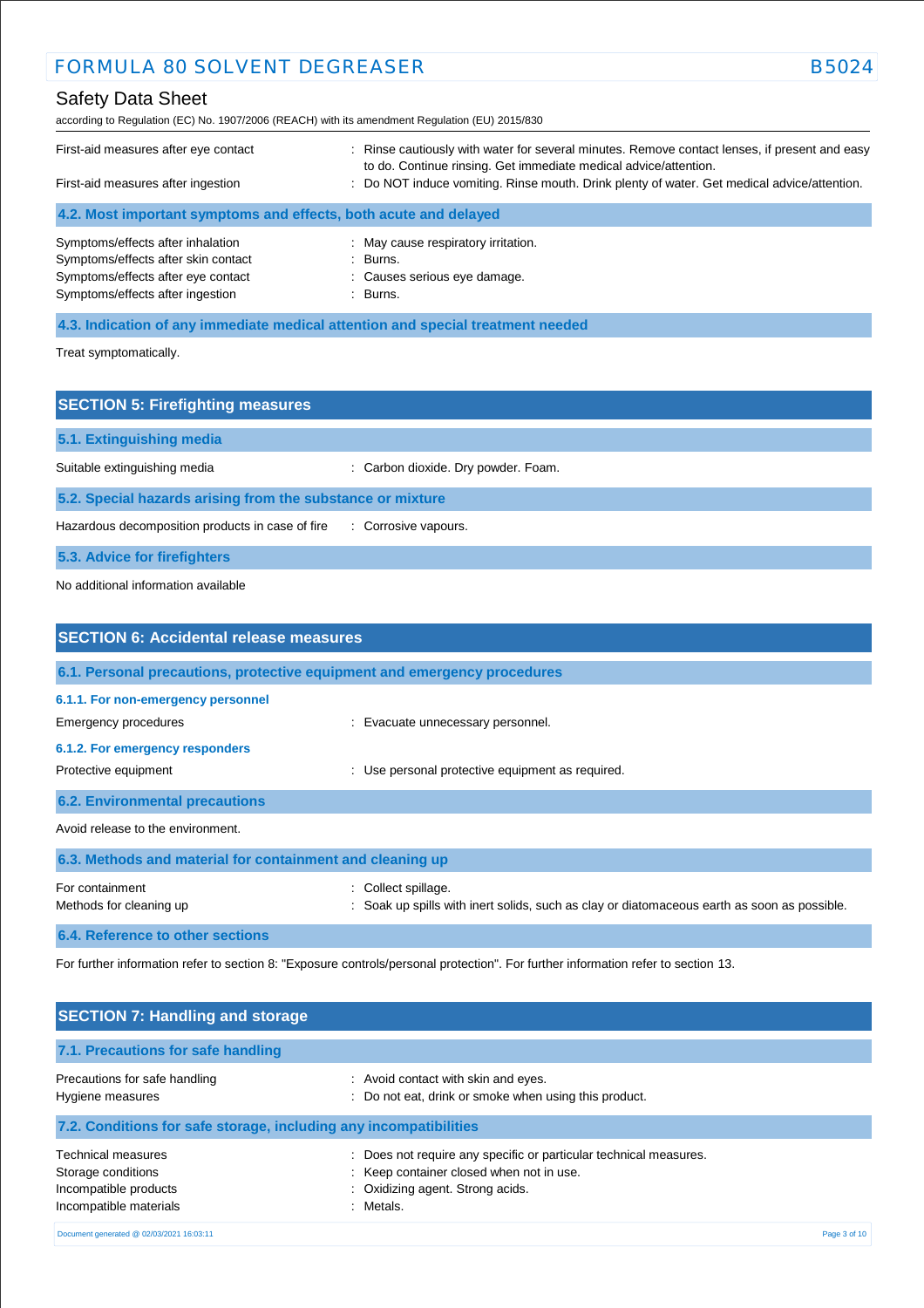## Safety Data Sheet

according to Regulation (EC) No. 1907/2006 (REACH) with its amendment Regulation (EU) 2015/830

Special rules on packaging **interest of the Container** : Keep only in original container.

**7.3. Specific end use(s)**

No additional information available

## **SECTION 8: Exposure controls/personal protection**

**8.1. Control parameters**

### **8.1.1 National occupational exposure and biological limit values**

| <b>Butoxydiglycol (112-34-5)</b>                     |                           |  |
|------------------------------------------------------|---------------------------|--|
| <b>Ireland - Occupational Exposure Limits</b>        |                           |  |
| Local name                                           | 2-(2-Butoxyethoxy)ethanol |  |
| OEL TWA [1]                                          | 67.5 mg/m <sup>3</sup>    |  |
| OEL TWA [2]                                          | 10 ppm                    |  |
| <b>OEL STEL</b>                                      | 101.2 mg/m <sup>3</sup>   |  |
| OEL STEL [ppm]                                       | 15 ppm                    |  |
| Notes (IE)                                           | <b>IOELV</b>              |  |
| <b>United Kingdom - Occupational Exposure Limits</b> |                           |  |
| Local name                                           | 2-(2-Butoxyethoxy)ethanol |  |
| WEL TWA (OEL TWA) [1]                                | 67.5 mg/m <sup>3</sup>    |  |
| WEL TWA (OEL TWA) [2]                                | 10 ppm                    |  |
| WEL STEL (OEL STEL)                                  | 101.2 mg/m <sup>3</sup>   |  |
| WEL STEL (OEL STEL) [ppm]                            | 15 ppm                    |  |

| sodium hydroxide; caustic soda (1310-73-2)           |                    |  |
|------------------------------------------------------|--------------------|--|
| <b>Ireland - Occupational Exposure Limits</b>        |                    |  |
| Local name                                           | Sodium hydroxide   |  |
| <b>OEL STEL</b>                                      | $2 \text{ mg/m}^3$ |  |
| <b>United Kingdom - Occupational Exposure Limits</b> |                    |  |
| Local name                                           | Sodium hydroxide   |  |
| WEL STEL (OEL STEL)                                  | $2 \text{ mg/m}^3$ |  |

**8.1.2. Recommended monitoring procedures** 

No additional information available

#### **8.1.3. Air contaminants formed**

No additional information available

### **8.1.4. DNEL and PNEC**

No additional information available

#### **8.1.5. Control banding**

No additional information available

**8.2. Exposure controls**

#### **8.2.1. Appropriate engineering controls**

No additional information available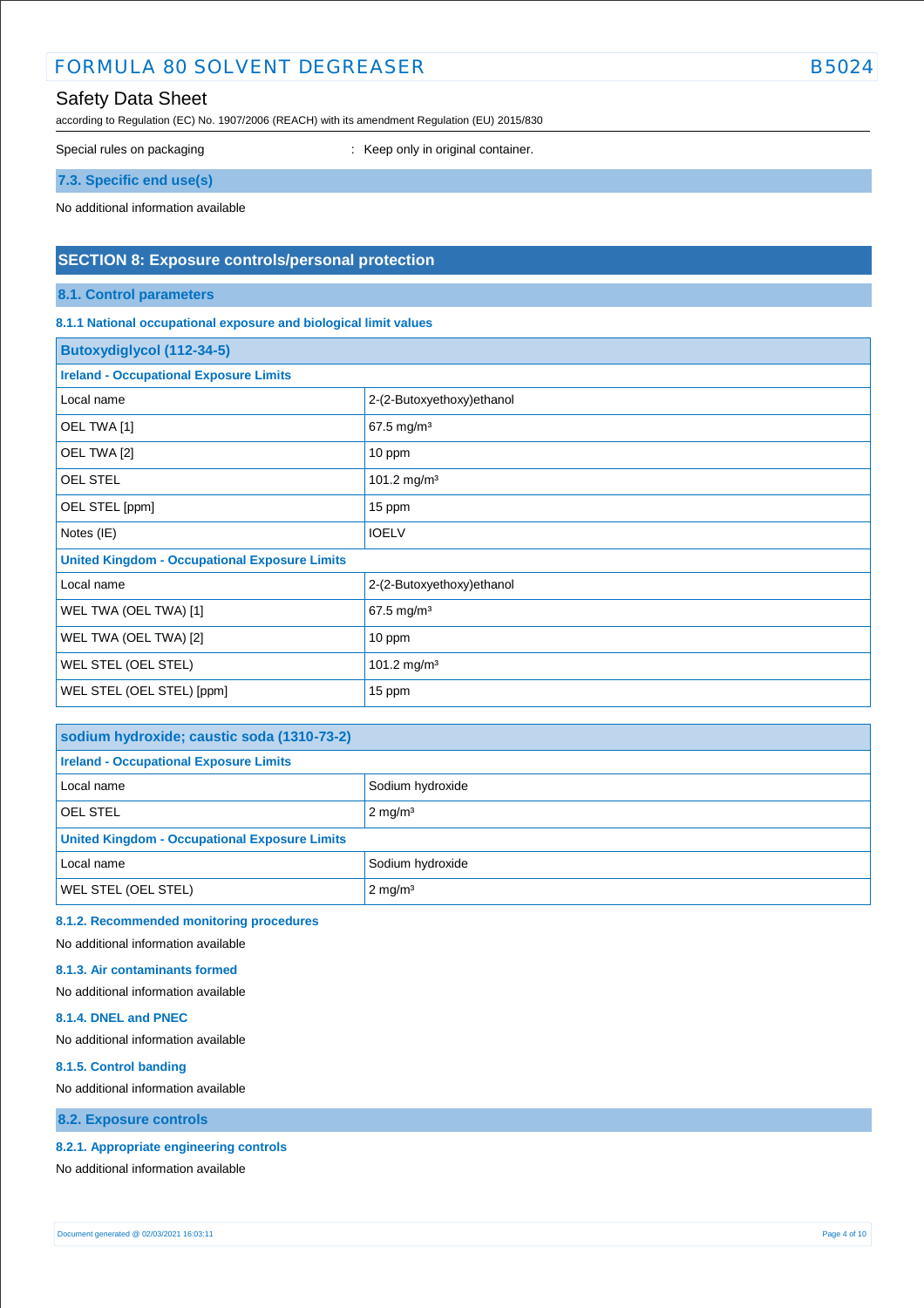## Safety Data Sheet

according to Regulation (EC) No. 1907/2006 (REACH) with its amendment Regulation (EU) 2015/830

#### **8.2.2. Personal protection equipment**

#### **Personal protective equipment symbol(s):**



#### **8.2.2.1. Eye and face protection**

#### **Eye protection:**

Safety glasses. EN 166

#### **8.2.2.2. Skin protection**

#### **Skin and body protection:**

Not required for normal conditions of use

### **Hand protection:**

Chemical resistant gloves (according to European standard EN 374 or equivalent). Nitrile rubber gloves

| Other skin protection                     |  |
|-------------------------------------------|--|
| Materials for protective clothing:        |  |
| Not required for normal conditions of use |  |
| 8.2.2.3. Respiratory protection           |  |
| <b>Respiratory protection:</b>            |  |
|                                           |  |

Not required for normal conditions of use

### **8.2.2.4. Thermal hazards**

No additional information available

#### **8.2.3. Environmental exposure controls**

No additional information available

## **SECTION 9: Physical and chemical properties**

## **9.1. Information on basic physical and chemical properties**

| Physical state                             | : Liquid            |              |
|--------------------------------------------|---------------------|--------------|
| Appearance                                 | : Liquid.           |              |
| Colour                                     | : Colourless.       |              |
| Odour                                      | characteristic.     |              |
| Odour threshold                            | : No data available |              |
| рH                                         | : 13                |              |
| Relative evaporation rate (butylacetate=1) | : No data available |              |
| Melting point                              | : No data available |              |
| Freezing point                             | : No data available |              |
| Boiling point                              | : $\geq 100$ °C     |              |
| Flash point                                | : No data available |              |
| Auto-ignition temperature                  | : No data available |              |
| Decomposition temperature                  | : No data available |              |
| Flammability (solid, gas)                  | : No data available |              |
| Vapour pressure                            | : No data available |              |
| Relative vapour density at 20 °C           | : No data available |              |
| Relative density                           | : 1.05              |              |
| Solubility                                 | Soluble in water.   |              |
| Document generated @ 02/03/2021 16:03:11   |                     | Page 5 of 10 |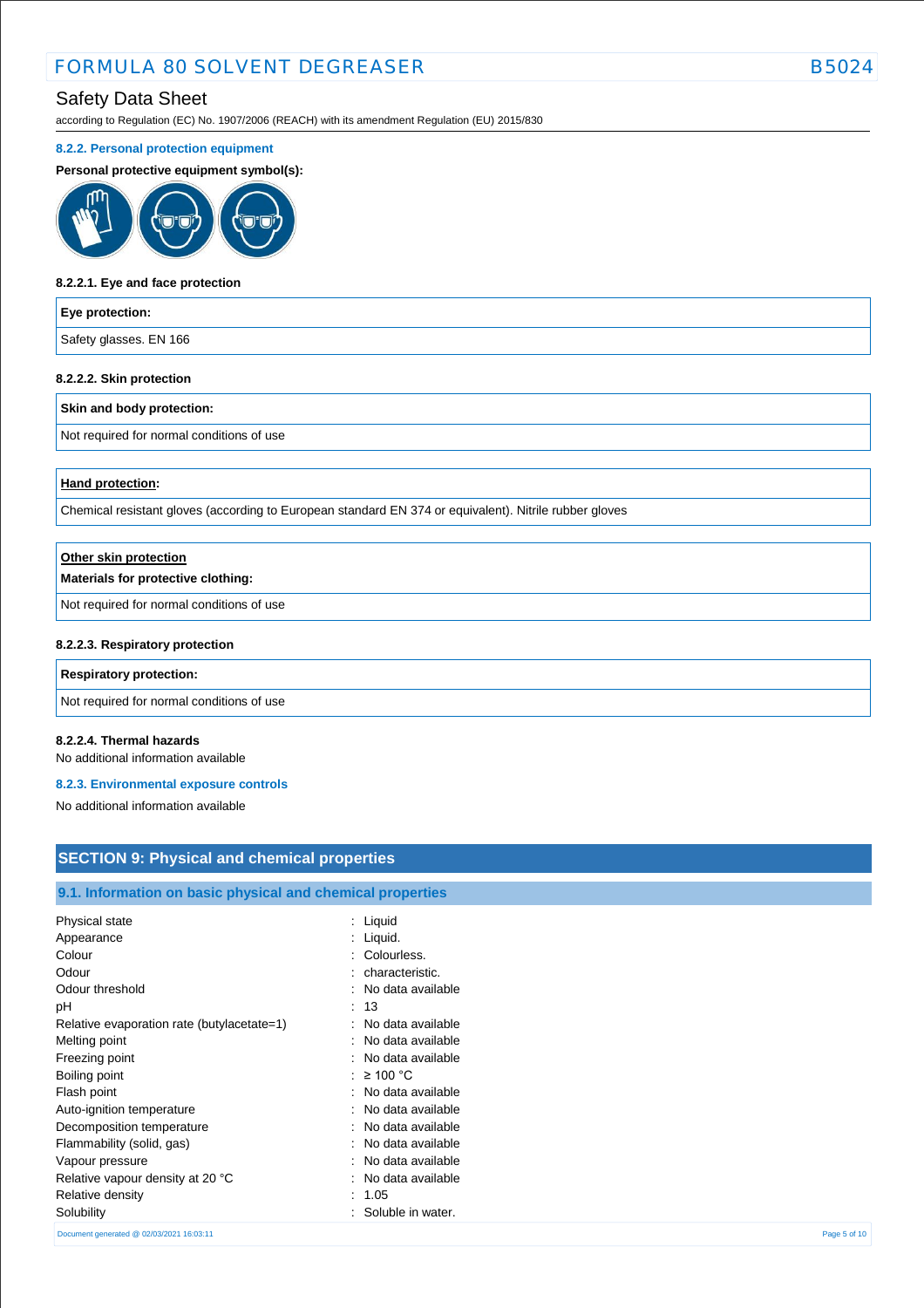## Safety Data Sheet

according to Regulation (EC) No. 1907/2006 (REACH) with its amendment Regulation (EU) 2015/830

| Partition coefficient n-octanol/water (Log Pow) | : No data available |
|-------------------------------------------------|---------------------|
| Viscosity, kinematic                            | : No data available |
| Viscosity, dynamic                              | : No data available |
| Explosive properties                            | : No data available |
| Oxidising properties                            | : No data available |
| <b>Explosive limits</b>                         | : No data available |
|                                                 |                     |

#### **9.2. Other information**

No additional information available

## **SECTION 10: Stability and reactivity**

### **10.1. Reactivity**

The product is non-reactive under normal conditions of use, storage and transport.

**10.2. Chemical stability**

Stable under normal conditions.

**10.3. Possibility of hazardous reactions**

No dangerous reactions known under normal conditions of use.

**10.4. Conditions to avoid**

None under recommended storage and handling conditions (see section 7).

**10.5. Incompatible materials**

Acids.

**10.6. Hazardous decomposition products**

Under normal conditions of storage and use, hazardous decomposition products should not be produced.

## **SECTION 11: Toxicological information**

### **11.1 Information on toxicological effects**

| Acute toxicity (oral)<br>Acute toxicity (dermal)<br>Acute toxicity (inhalation) | $:$ Not classified<br>: Not classified<br>: Not classified |
|---------------------------------------------------------------------------------|------------------------------------------------------------|
| Skin corrosion/irritation                                                       | Causes severe skin burns.<br>pH: 13                        |
| Serious eye damage/irritation                                                   | : Causes serious eye damage.<br>pH: 13                     |
| Respiratory or skin sensitisation                                               | : Not classified                                           |
| Germ cell mutagenicity                                                          | : Not classified                                           |
| Carcinogenicity                                                                 | : Not classified                                           |
| Reproductive toxicity                                                           | : Not classified                                           |
| STOT-single exposure                                                            | : Not classified                                           |
| STOT-repeated exposure                                                          | : Not classified                                           |
| Aspiration hazard                                                               | : Not classified                                           |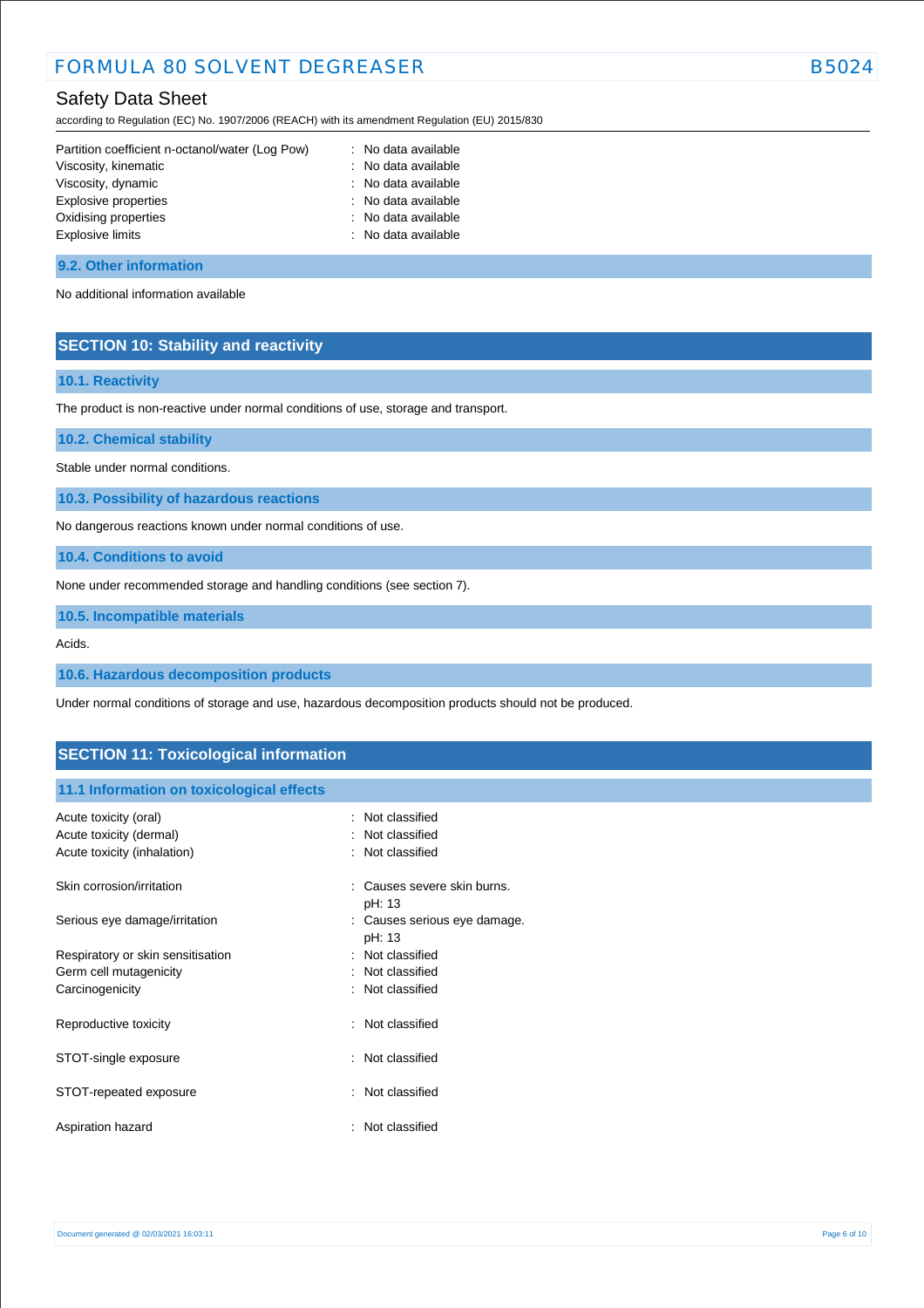## Safety Data Sheet

according to Regulation (EC) No. 1907/2006 (REACH) with its amendment Regulation (EU) 2015/830

| <b>SECTION 12: Ecological information</b>                   |                  |
|-------------------------------------------------------------|------------------|
| 12.1. Toxicity                                              |                  |
| Hazardous to the aquatic environment, short-term<br>(acute) | : Not classified |
| Hazardous to the aquatic environment, long-term             | : Not classified |

(chronic)

| <b>Butoxydiglycol (112-34-5)</b>   |                               |
|------------------------------------|-------------------------------|
| $ $ LC50 - Fish [1]                | 1300 mg/l                     |
| EC50 - Other aquatic organisms [1] | $\vert$ > 1000 mg/l waterflea |
| EC50 - Other aquatic organisms [2] | $> 100$ mg/l                  |

| Alcohol Alkoxylate (166736-08-9) |                 |
|----------------------------------|-----------------|
| $CLC50 - Fish [1]$               | $10 - 100$ mg/l |
| EC50 - Crustacea [1]             | $10 - 100$ mg/l |
| ErC50 other aquatic plants       | $10 - 100$ mg/l |

| sodium hydroxide; caustic soda (1310-73-2) |                             |
|--------------------------------------------|-----------------------------|
| $ $ LC50 - Fish [1]                        | $\vert$ > 35 mg/l           |
| EC50 - Other aquatic organisms [1]         | $\vert$ > 33 mg/l waterflea |

## **12.2. Persistence and degradability**

No additional information available

| 12.3. Bioaccumulative potential                 |      |
|-------------------------------------------------|------|
| <b>Butoxydiglycol (112-34-5)</b>                |      |
| Partition coefficient n-octanol/water (Log Pow) | 0.56 |
|                                                 |      |

| sodium hydroxide; caustic soda (1310-73-2)      |         |
|-------------------------------------------------|---------|
| Partition coefficient n-octanol/water (Log Pow) | $-3.88$ |

| N,N-dimethyldecylamine N-oxide (2605-79-0)      |      |
|-------------------------------------------------|------|
| Partition coefficient n-octanol/water (Log Pow) | 3.69 |
|                                                 |      |

**12.4. Mobility in soil**

No additional information available

**12.5. Results of PBT and vPvB assessment**

No additional information available

**12.6. Other adverse effects**

No additional information available

## **SECTION 13: Disposal considerations**

**13.1. Waste treatment methods**

No additional information available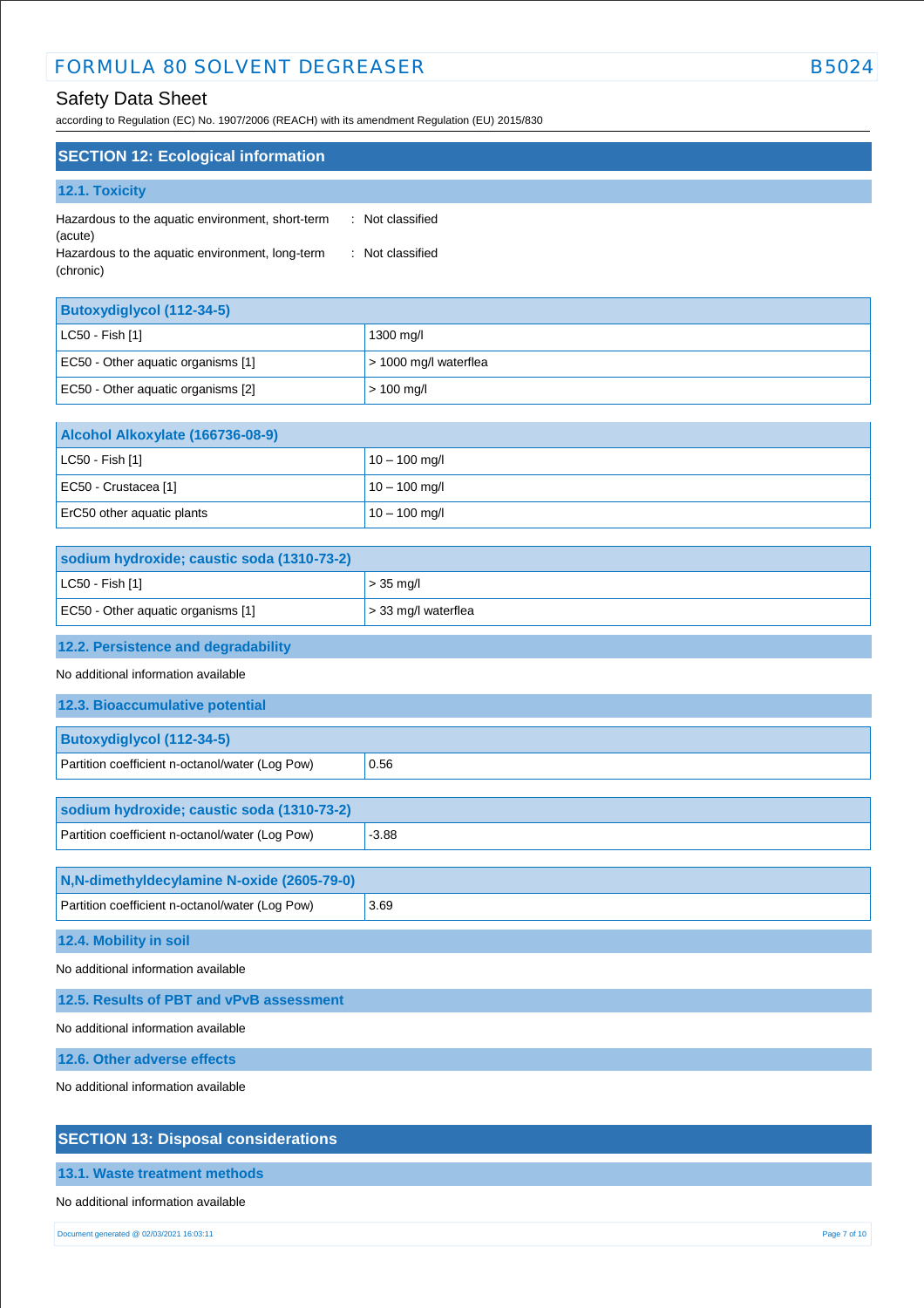# Safety Data Sheet

according to Regulation (EC) No. 1907/2006 (REACH) with its amendment Regulation (EU) 2015/830

## **SECTION 14: Transport information**

In accordance with ADR / IMDG / IATA

| 14.1 UN number                                                                                                                                                                                                     |                                                                                                                                                                                                                                                                           |
|--------------------------------------------------------------------------------------------------------------------------------------------------------------------------------------------------------------------|---------------------------------------------------------------------------------------------------------------------------------------------------------------------------------------------------------------------------------------------------------------------------|
| UN-No. (ADR)<br>UN-No. (IMDG)<br>UN-No. (IATA)                                                                                                                                                                     | : UN 1760<br><b>UN 1760</b><br>: UN 1760                                                                                                                                                                                                                                  |
| 14.2. UN proper shipping name                                                                                                                                                                                      |                                                                                                                                                                                                                                                                           |
| Proper Shipping Name (ADR)<br>Proper Shipping Name (IMDG)<br>Proper Shipping Name (IATA)<br>Transport document description (ADR)<br>Transport document description (IMDG)<br>Transport document description (IATA) | : CORROSIVE LIQUID, N.O.S.<br>CORROSIVE LIQUID, N.O.S.<br>: Corrosive liquid, n.o.s.<br>: UN 1760 CORROSIVE LIQUID, N.O.S. (SODIUM HYDROXIDE), 8, III, (E)<br>: UN 1760 CORROSIVE LIQUID, N.O.S. (SODIUM HYDROXIDE), 8, III<br>: UN 1760 Corrosive liquid, n.o.s., 8, III |
| 14.3. Transport hazard class(es)                                                                                                                                                                                   |                                                                                                                                                                                                                                                                           |
| <b>ADR</b><br>Transport hazard class(es) (ADR)<br>Danger labels (ADR)                                                                                                                                              | $\therefore$ 8<br>$\therefore$ 8                                                                                                                                                                                                                                          |
| <b>IMDG</b><br>Transport hazard class(es) (IMDG)<br>Danger labels (IMDG)                                                                                                                                           | $\therefore$ 8<br>$\therefore$ 8                                                                                                                                                                                                                                          |
| <b>IATA</b><br>Transport hazard class(es) (IATA)<br>Danger labels (IATA)                                                                                                                                           | : 8<br>$\therefore$ 8                                                                                                                                                                                                                                                     |
| 14.4. Packing group                                                                                                                                                                                                |                                                                                                                                                                                                                                                                           |
| Packing group (ADR)                                                                                                                                                                                                | $\therefore$ III                                                                                                                                                                                                                                                          |
| Packing group (IMDG)<br>Packing group (IATA)                                                                                                                                                                       | $\pm$ III<br>$\pm$ III                                                                                                                                                                                                                                                    |
| <b>14.5. Environmental hazards</b>                                                                                                                                                                                 |                                                                                                                                                                                                                                                                           |
| Dangerous for the environment<br>Marine pollutant<br>Other information                                                                                                                                             | : No<br>No<br>$\ddot{\phantom{a}}$<br>: No supplementary information available                                                                                                                                                                                            |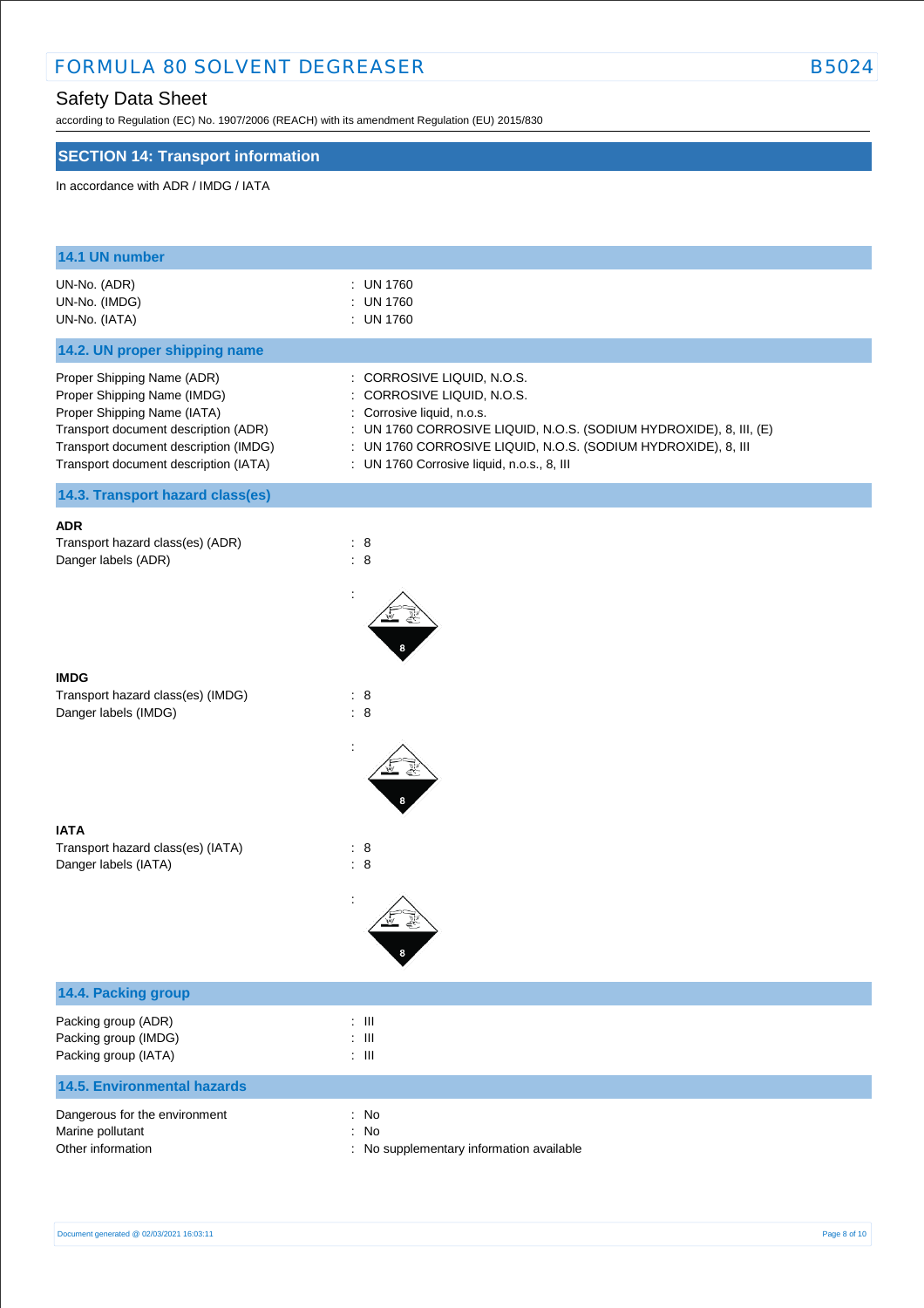## Safety Data Sheet

according to Regulation (EC) No. 1907/2006 (REACH) with its amendment Regulation (EU) 2015/830

| <b>14.6. Special precautions for user</b>           |                                           |
|-----------------------------------------------------|-------------------------------------------|
| <b>Overland transport</b>                           |                                           |
| Classification code (ADR)                           | $\therefore$ C9                           |
| Special provisions (ADR)                            | : 274                                     |
| Limited quantities (ADR)                            | : 51                                      |
| Excepted quantities (ADR)                           | $E = 51$                                  |
| Packing instructions (ADR)                          | : P001, IBC03, LP01, R001                 |
| Mixed packing provisions (ADR)                      | : MP19                                    |
| Portable tank and bulk container instructions (ADR) | : T7                                      |
| Portable tank and bulk container special provisions | $\mathbb{Z}^{\times}$<br><b>TP1, TP28</b> |
| (ADR)                                               |                                           |
| Tank code (ADR)                                     | $:$ L4BN                                  |
| Vehicle for tank carriage                           | : AT                                      |
| Transport category (ADR)                            | 3                                         |
| Special provisions for carriage - Packages (ADR)    | : V12                                     |
| Hazard identification number (Kemler No.)           | 80<br>÷                                   |
| Orange plates                                       |                                           |
|                                                     | 80                                        |
|                                                     | 1760                                      |
|                                                     |                                           |
| Tunnel restriction code (ADR)                       | Е<br>÷.                                   |
| EAC code                                            | 2X                                        |
| APP code                                            | B<br>÷.                                   |
| <b>Transport by sea</b>                             |                                           |
| Special provisions (IMDG)                           | : 223, 274                                |
| Limited quantities (IMDG)                           | : 5L                                      |
| Excepted quantities (IMDG)                          | : E1                                      |
| Packing instructions (IMDG)                         | : P001, LP01                              |
| IBC packing instructions (IMDG)                     | : IBC03                                   |
| Tank instructions (IMDG)                            | : T7                                      |
| Tank special provisions (IMDG)                      | : TP1, TP28                               |
| EmS-No. (Fire)                                      | $: F-A$                                   |
| EmS-No. (Spillage)                                  | $:$ S-B                                   |
| Stowage category (IMDG)                             | : A                                       |
| Air transport                                       |                                           |
| PCA Excepted quantities (IATA)                      | : E1                                      |
| PCA Limited quantities (IATA)                       | : Y841                                    |
| PCA limited quantity max net quantity (IATA)        | : 1L                                      |
| PCA packing instructions (IATA)                     | : 852                                     |
| PCA max net quantity (IATA)                         | : 5L                                      |
| CAO packing instructions (IATA)                     | : 856                                     |
| CAO max net quantity (IATA)                         | : 60L                                     |
| Special provisions (IATA)                           | : A3                                      |
| ERG code (IATA)                                     | 8L                                        |

**14.7. Transport in bulk according to Annex II of Marpol and the IBC Code**

IBC code : Not applicable.

## **SECTION 15: Regulatory information**

**15.1. Safety, health and environmental regulations/legislation specific for the substance or mixture**

### **15.1.1. EU-Regulations**

Contains no REACH substances with Annex XVII restrictions

Contains no substance on the REACH candidate list

Contains no REACH Annex XIV substances

Contains no substance subject to Regulation (EU) No 649/2012 of the European Parliament and of the Council of 4 July 2012 concerning the export and import of hazardous chemicals.

Contains no substance subject to Regulation (EU) No 2019/1021 of the European Parliament and of the Council of 20 June 2019 on persistent organic pollutants